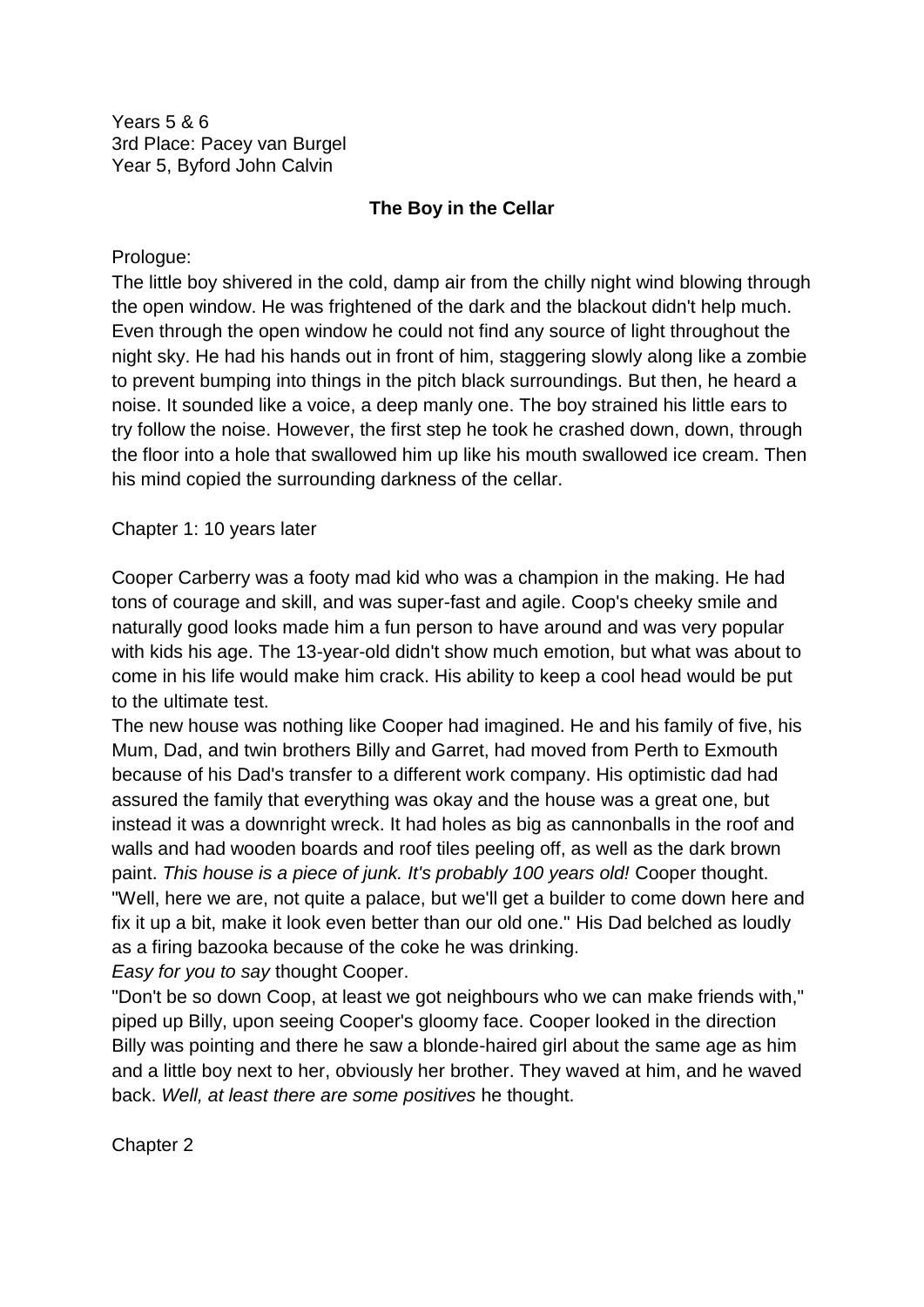The inside of the house was not one bit better than the outside. As soon as Cooper stepped inside, the floorboards creaked like crazy! There were no windows or air conditioning in the house, probably because the massive holes in the wall did that job. His dad showed him his bedroom. As soon as he entered, he had a massive coughing and sneezing fit. It was as dusty as a 100-year-old bomb cabinet from World War I! It only had a bed, a closet, and a really ancient looking cupboard with a key on the top. Cooper sat down on the bed, immediately triggering a dust cloud as big as his dad's farts.

*Did Dad really have to pick this house out of a million others?* Cooper was feeling a mix of emotions. Anger, confusion, and most of all stress. He then pulled back the sheets of his bed and what he saw forced him to stop holding it in. He let out an earpiercing SCREAM! His Mum ran in and was half way through saying, "What's wrong?" when she saw what the commotion was about. There, under the bed sheets, was a whole colony of cockroaches, ants and worst of all, disgusting, smelly stick bugs. She was about to scream, but she had already fainted. That's when she had one of those moments that you remember saying something that you regret later. Something like, 'I do.'

## Chapter 3

Cooper couldn't sleep. Probably because there were a few more itchy bugs still in his bed which had found a new home among the hairs on his left leg. He also kept hearing weird noises, things like howls and moans and faint gurgling. *Don't worry; it's only the wind* Coop assured himself. But then he thought he heard a growl from very close to him, and became more and more unsettled. That's when he couldn't take it anymore. Still wide awake, he grabbed his torch and shone it toward the way he thought the noises were coming from. The sudden flashing light that he hadn't seen for about 5 hours nearly blinded him. There, in the small light, he saw the rusty, dusty, ancient cupboard. He pulled the middle drawer open and found a ripped piece of white paper. He seized it in his right hand and turned it over. He spotted some words on it and squinted to make them out. But the eight words Cooper saw were words which filled him with horror and dread. Words which made him feel like his worst nightmare just had a nightmare.

*Remember to feed the boy in the cellar.* 

## Chapter 4

Cooper woke up to the smell of delicious pancakes wafting right into his nostrils. He went downstairs and awaiting him on the breakfast table was a plate piled high with his favourite breakfast, choc chip pancakes with maple syrup oozing down the sides. After wolfing down six pancakes, Cooper went upstairs to get changed. As he came in, he saw the middle drawer of his cupboard open. He was about to close it when he remembered the note from last night. Cooper looked inside, desperately hoping that the note was just a dream. It wasn't, his nightmare was true. The same tattered,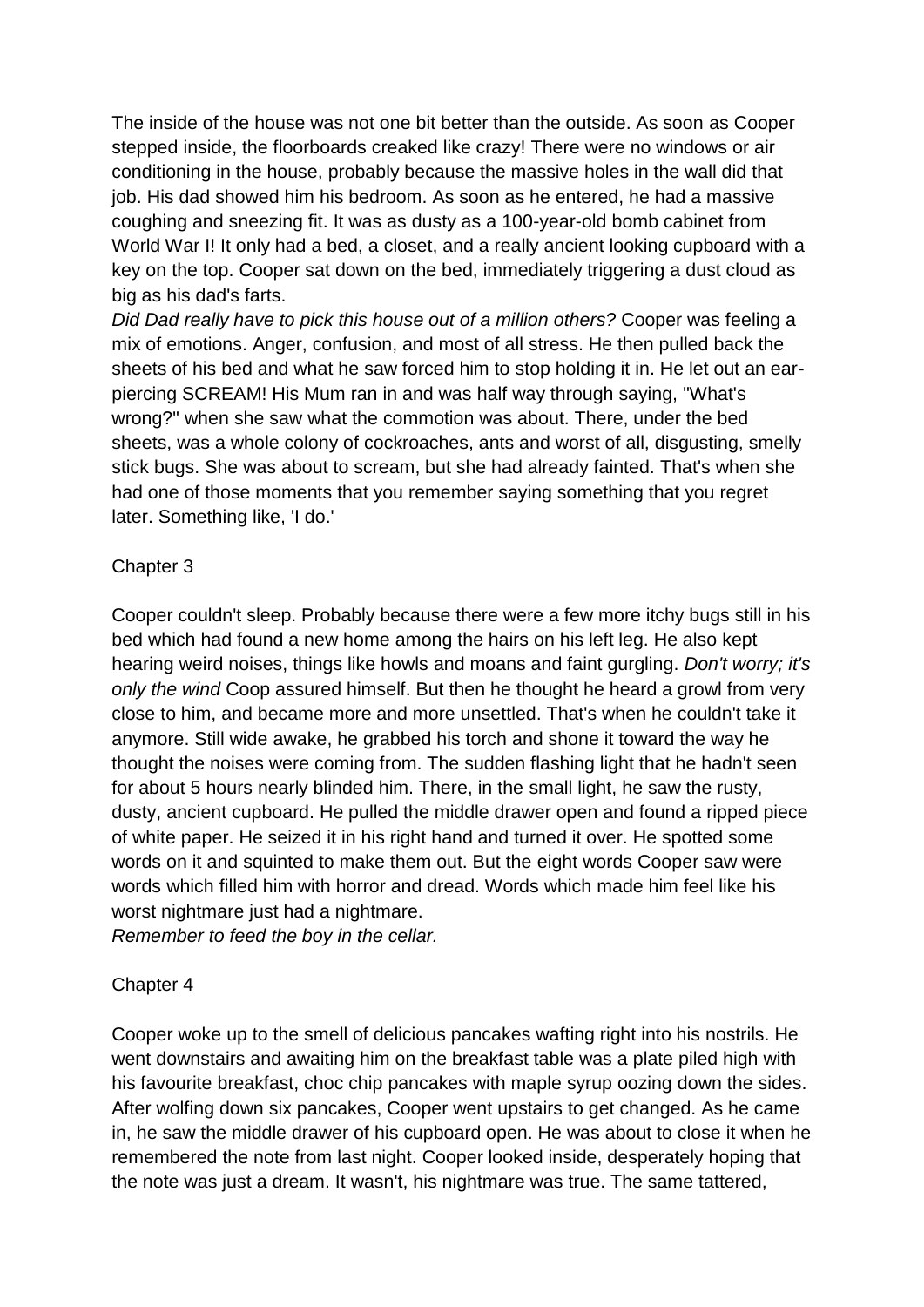dreadful note was still there. Determined to prove his bravery, Cooper put on his boardies and Dockers T-shirt, grabbed his torch, and headed down stairs to the cellar. He then turned the doorknob of the cellar door and stepped inside the haunted den of nightmares!

He walked slowly in the black like night surroundings, but his feet kept crunching on sharp things on the floor. He shone his torch down to the ground only to find skulls and bones with sickening blood dripping off the side. Shadows bounced off the wall, as if tempting Cooper to come deeper into the never ending blackness. And he did, with hungry growls and terrifying screams growing louder by the second, as did faint, off-key carnival music. That's when a cold, bony hand grabbed him from behind. Cooper shrieked and yelled, pushed the attacker out of reach, and sprinted out of its weak grasp. He stumbled over bones, tripped over carcasses, and slipped over blood. He finally reached the cellar door and as he was about to close it behind him when he heard a moaning, horrid, terrible, bone-rattling sound. Feeeeeeed meeeeeeeee.

## Chapter 5

Cooper ran upstairs, screaming like a little girl who had just dropped her triple scoop ice cream. Mum heard the commotion and ran right up to Cooper, whose face was as white as a ghost.

"Cooper, my dear, what on earth is going on?" she exclaimed.

"M-m-m-monster, b-b-b-bones, c-c-c-cellar." Coop managed to choke out. "What are you talking about honey?" Mum asked, bemused and confused. Cooper just took her by the hand and led her up to his room, unable to speak, let alone try. He opened the drawer in his cupboard in which the note was in, and pointed to it. "Oh, that's just a bunch of rubbish!" she laughed once she had read the note. "Ignore it, whoever wrote it was probably just trying to freak some poor people out". With that, she left the room without another word.

*What a joke, if only she knew* thought Cooper.

That night at 12:00AM exactly, Cooper hopped out of bed and grabbed his torch and a box of cookies he had prepared earlier. He walked to the door and went to the top of the staircase, expecting his parents to be fast asleep. However, he could hear his Dad belly laughing and the T.V as loud as a trumpeting elephant. *Oh no!* thought Coop. Then he had an idea. He ran back into his bedroom and went to one of the large holes in the wall next to his bed. He threw the box of cookies into the hole but then heard a clang where it landed down below. He shone his torch and saw a trampoline on the ground. *I could land on that* he thought and inwardly smiled at his discovery. He turned the torch off and leapt through the hole, timing his jump perfectly. What he realised as he was nearing the ground was that the trampoline had no mat.

"Ouch!" exclaimed Cooper as he landed with a thud. He started limping towards the hole leading to the cellar that Cooper had discovered when they had first come to the house. He was about to step into the hole when he heard a rustling of leaves and a